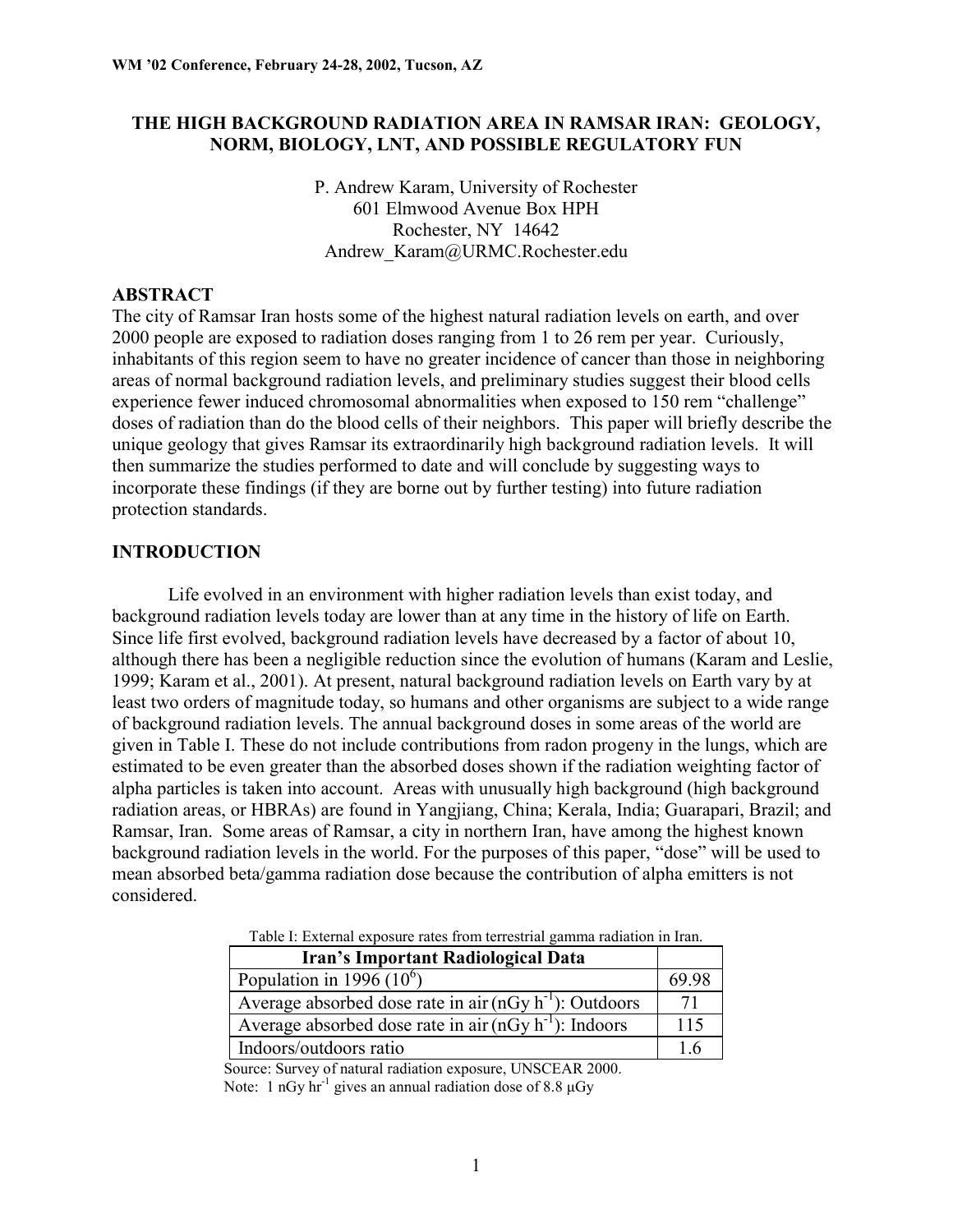The high background radiation in the "hot" areas of Ramsar is primarily due to the presence of very high amounts of <sup>226</sup>Ra and its decay products, which were brought to the earth's surface by hot springs. Groundwater is heated by subsurface geologic activity and passes through relatively young and uraniferous igneous rock. Radium is dissolved from the rocks by hot ground water. Uranium is not dissolved because the groundwater is anoxic and uranium is insoluble in anoxic waters (Grandstaff 1976). When the groundwater reaches the surface at hot spring locations, travertine, a calcium carbonate mineral, precipitates out of solution with dissolved radium substituting for calcium in the mineral. A secondary cause of high local radiation levels is travertine deposits with a high thorium concentration. (Sohrabi 1990). The radioactivity in local soils and the food grown in them is also high because soils are derived from the weathering of local bedrock. Table II details the range of radioactivity levels measured in some local rocks and soil samples.

| Country       | Area                | Approximate<br>population | Absorbed Dose rate in air <sup>a</sup><br>$(nGy h^{-1})$ |
|---------------|---------------------|---------------------------|----------------------------------------------------------|
| <b>Brazil</b> | Guarapari           | 73 000                    | 90-170 (street)<br>90-90 000 (beaches)                   |
| Iran          | Ramsar <sup>b</sup> | 2 0 0 0                   | 70-17 000                                                |
| India         | Kerala              | 100 000                   | 200-4 000                                                |
| China         | Yangjiang           | 80 000                    | 370 (average)                                            |

Table II: Mean and maximum annual natural terrestrial radiation doses to the inhabitants of some areas around the world.

*a* includes cosmic and terrestrial radiation.

*b* it should be noted that the monazite sand beaches at Guarapari in Brazil have a higher dose rate, but these areas are uninhabited

Source: UNSCEAR 2000.



Fig. 1 Location of Ramsar

 There are at least 9 known hot springs with various concentrations of radioactivity around Ramsar. Residents and visitors use these springs as health spas. Residents of these "hot" areas have also used the residue of the hot springs as building materials to construct houses. The indoor and outdoor gamma radiation absorbed dose rates in some parts of Ramsar range from 50 to 900  $\mu$ Gy hr<sup>-1</sup>, although other areas in the city have absorbed dose rates that are much lower. The annual dose to monitored individuals ranges up to 132 mGy, and Iranian researchers have calculated maximum credible annual radiation exposures of up to 260 mGy. The recommended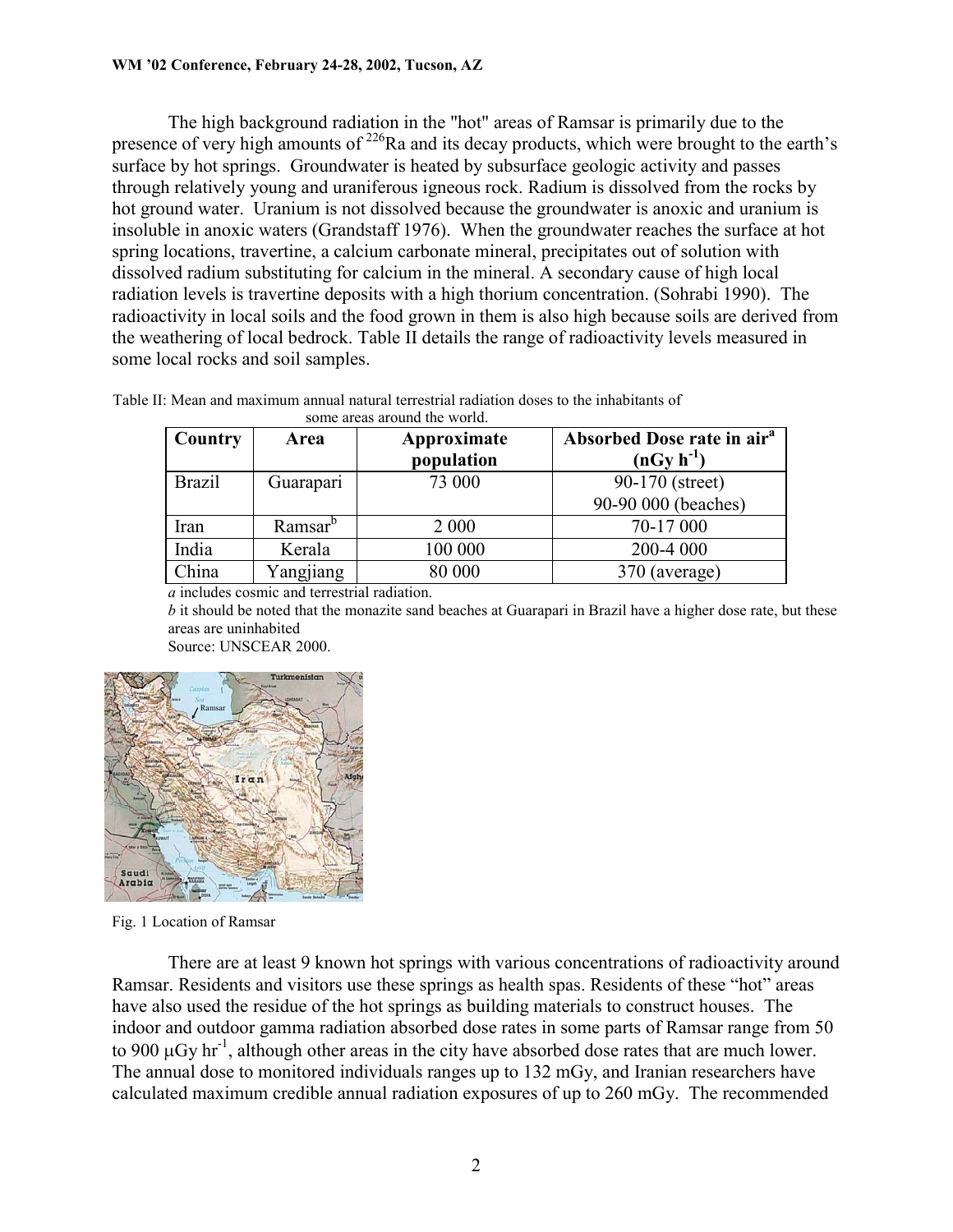dose limit for workers in Iran is 20 mSv  $yr^{-1}$ , so some residents in the Ramsar area receive a much higher annual radiation exposure than is permitted for radiation workers. Figures 1 and 2 show the location of Ramsar and the highest background radiation areas with respect to populated areas.

 The people who live in high radiation areas of the world are of considerable interest because they and their ancestors have been exposed to abnormally high radiation levels over many generations. If an annual radiation exposure of a few hundred mSv is detrimental to health, causes genetic abnormalities or an increased risk of cancer, it should be evident in these people, given a large enough population to study.



Fig. 2. Ramsar HBRAs

# **Ramsar Preliminary Findings**

Preliminary studies (Ghiassi-nejad et al., 2002) show no significant differences between residents in high background radiation areas (HBRAs) compared to those in normal background radiation areas (NBRAs) in the areas of life span, cancer incidence, or background levels of chromosomal abnormalities. Further, when administered an *in vitro* challenge dose of 1.5 Gy of gamma rays, donor lymphocytes showed significantly *reduced* sensitivity to radiation as evidenced by their experiencing *fewer* induced chromosome aberrations among residents of HBRAs compared to those in NBRAs. Specifically, HBRA inhabitants had 44% fewer induced chromosomal abnormalities compared to lymphocytes of NBRA residents following this exposure. These results are shown in Figures 3 and 4.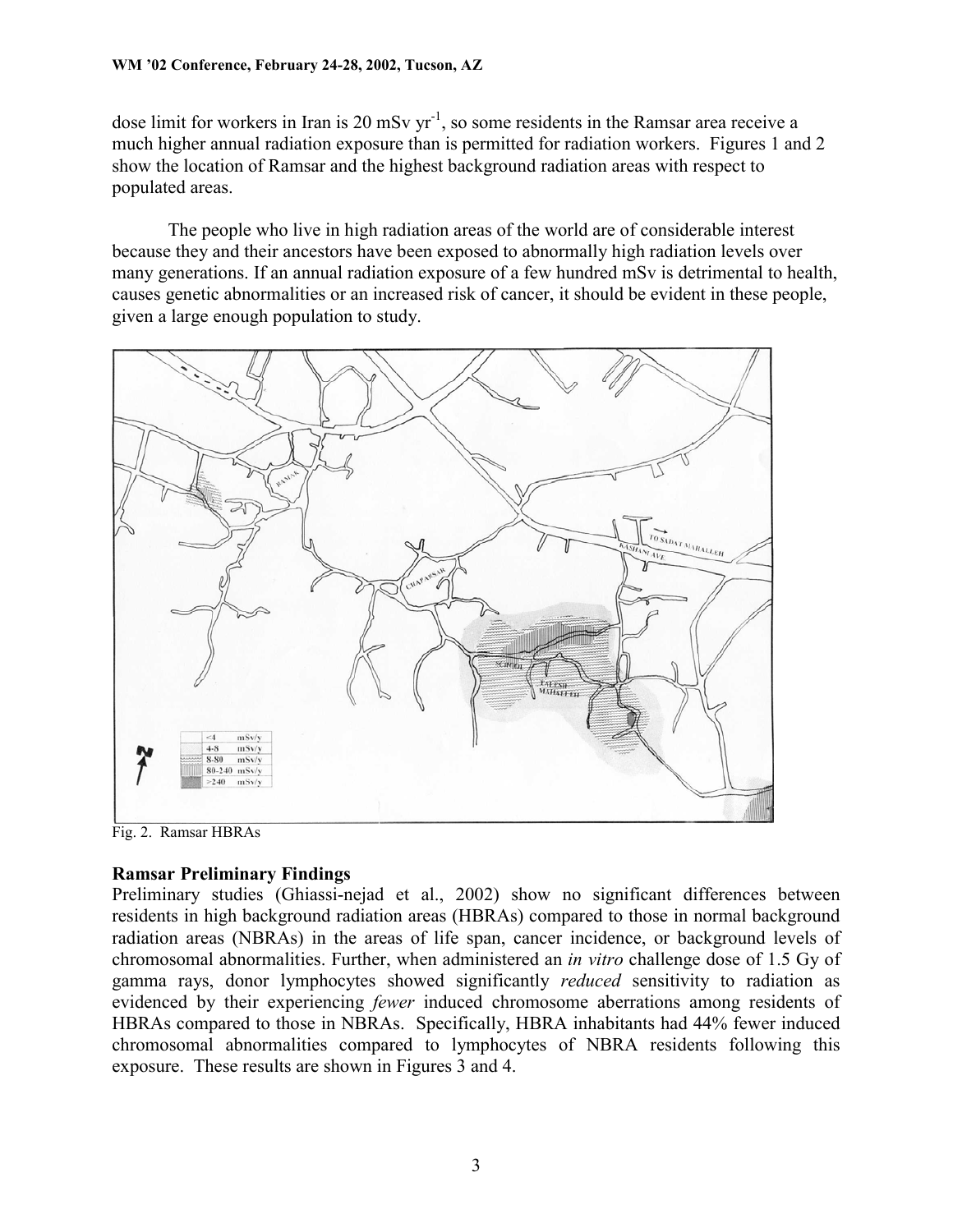

Fig. 3. Mean chromosome aberrations per cell (MCAPC) among 35 inhabitants of high background radiation areas (HBRA) and 14 living in normal background radiation areas (NBRA). Note that the 95% confidence intervals for these two populations overlap, indicating there is no statistically significant difference in the level of background chromosomal abnormalities in these two populations (from Ghiassinejad et al., 2002).



Fig. 4. MCAPC in irradiated and non-irradiated cells from inhabitants of HBRAs and NBRAs. Samples from inhabitants of both areas were examined for chromosomal abnormalities before and after irradiation with 1.5 Gy. Although there is no statistically significant difference in chromosomal abnormalities in both populations before irradiation, there is a statistically significant difference in post irradiation abnormalities. In this case, cells from inhabitants of the HBRAs have fewer chromosomal abnormalities than those of inhabitants of NBRAs. Adaptive response has previously been noted in organisms exposed to acute conditioning doses at relatively high exposure rates; these results suggest that chronic exposure to lower exposure rates may stimulate adaptive response as well (from Ghiassi-nejad et al., 2002).

 Similarly, data obtained from studies on HBRA inhabitants of Yangjiang, China (Zha et al. 1996; Chen and Wei 1991) and Kerala, India (Nair et al. 1999) show no harmful impact induced by regional natural radiation, although one study (Sugahara et al., 2000) suggests that the incidence of dicentric and ring chromosomes increases with increasing age in some HBRAs<sup>1</sup>. In these studies, cancer mortality from 1,008,769 person-years in HBRA and 995,070 personyears in the control area, hereditary diseases and congenital malformations from 13,425 subjects in HBRA and 13,087 subjects in the control area; human chromosome aberrations, and immune function of the inhabitants, are statistically identical (Zha et al. 1996). These results suggest that exposure to elevated levels of natural radiation in these areas does not result in increased chromosomal damage and is not detrimental to the health of residents of these HBRAs.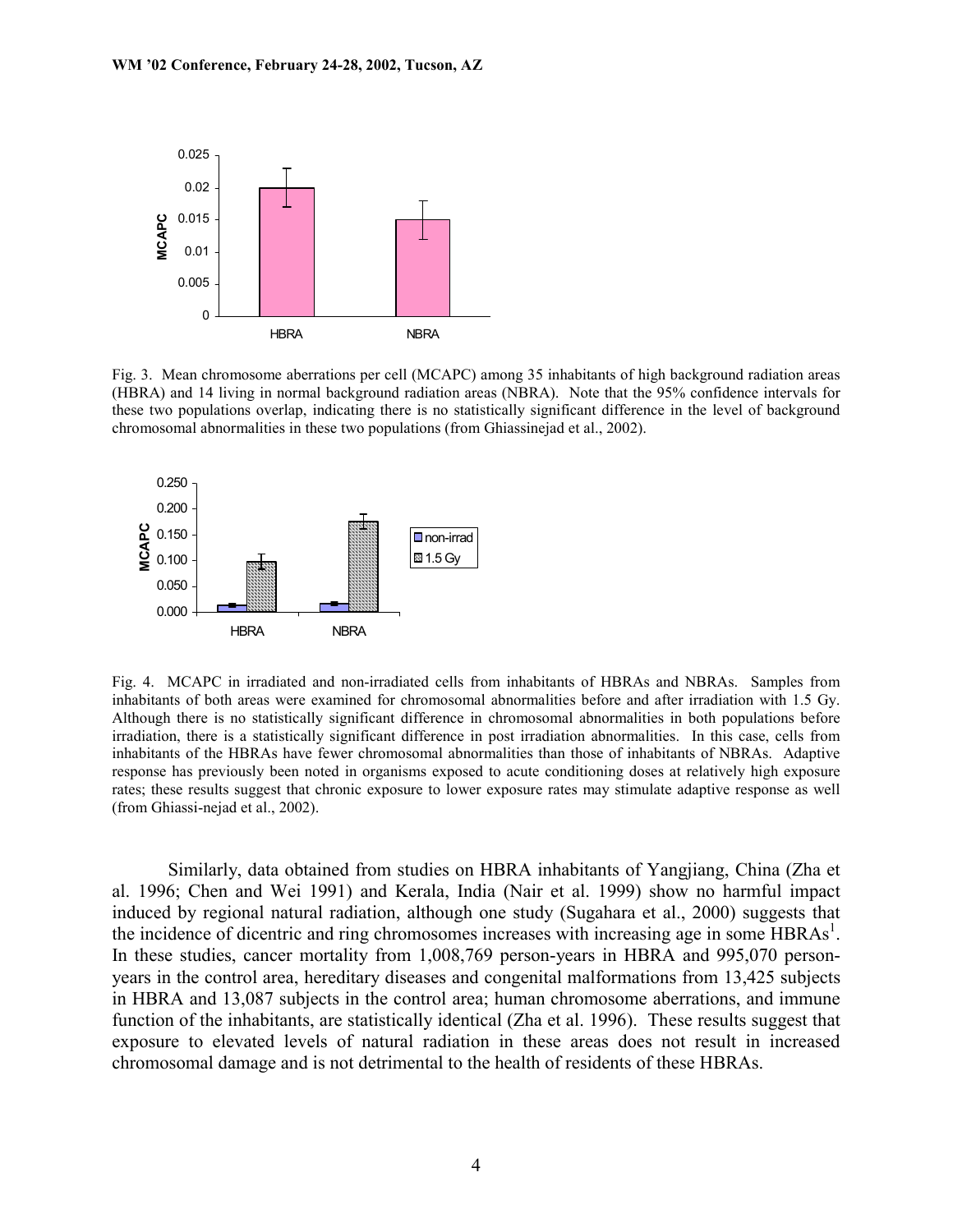One of the arguments used in support of increasingly strict radiation dose limits is that every incremental reduction in radiation exposure carries with it a net benefit to the public health. This hypothesis is also frequently cited by those with a seemingly irrational fear of radiation as justifying their fears, and the continued use of the linear, no-threshold (LNT) hypothesis helps to feed radiation phobia. Abandoning this hypothesis or explaining that it over-predicts risks at low levels of radiation exposure, *if supported by appropriate scientific studies*, may help alleviate radiation phobia.

Recently-published data suggest that there is *no* detectable chromsomal damage from the high levels of natural background radiation found in Ramsar and other HBRAs, contrary to the predictions of linear, no-threshold or supra-linear models of radiation dose-response (Ghiassinejad et al. 2001; Mortazvi 2000). This suggests that the linear extrapolation of radiation risk from very high dose at high dose rates (e.g., to A-bomb , many animal studies) to moderate doses at natural low dose rates is scientifically invalid. Given the apparent lack of ill effects to the populations of HBRAs, these data further suggest that current dose limits are overly conservative. However, the available data do not yet seem sufficient to cause national or international advisory bodies to change their current conservative radiation protection recommendations; for this to happen more definitive data are needed (Roth et al, 1996). Iranian scientists are currently conducting an epidemiological study of the inhabitants of both high and normal background radiation areas. This study complements another research project examining the cellular biology and cellular radiation response of Ramsar inhabitants; again looking at inhabitants of high and normal background radiation areas. It is hoped that these projects will provide data of sufficient quality to assist in resolving the current controversy.

# **Dose Limits for Natural Radiation**

ICRP report 36 recommended dose limits for the public that only applied to artificial radiation exposure and have no relevance to natural radiation exposure (ICRP 1983). However, ICRP 39 confirmed that there might be levels of natural radiation, which might have to be controlled, to the extent practicable, in much the same way as for artificial sources (ICRP 1984). Currently, radiological authorities in many countries have recommended radon action levels to limit the indoor radon concentrations and hence the annual doses to the general public (Leung et al. 1999), based on recommendations found in ICRP reports 65 and 82 (ICRP 1993 and 1999, respectively). This is due to the recognition that radon and its progeny are the major contributors to the natural radiation. The US Environmental Protection Agency (EPA) recommends homes be fixed if an occupant's long term exposure will average 4  $pCi/L$  (148 Bq/m<sup>3</sup>) or higher (Evdokimoff and Ozonoff 1992, Wang et.al. 1999). The EPA recommends testing all homes below the third floor for radon. The average cost to install radon-resistant features in an existing home is estimated to be from \$800 to \$2,500. In Ramsar, Iran, the levels of  $^{222}$ Rn were determined in 437 rooms located in 350 houses, and in 16 schools located in high background and normal background radiation areas (Sohrabi 1990). Thus, as shown in Table III the mean radon levels in some of the regions in Ramsar are much higher than the recommended acceptable limit of exposure to radon. Therefore if Iranian regulatory authorities accept recommendations similar to those of US EPA, new construction would not be permitted in many regions of Ramasar and immediate remedial action would be required for many houses. In addition, radiation exposure of many Ramsar inhabitants exceeds international recommendations for radiation exposure to radiation workers of 20 mSv per year (ICRP 1991)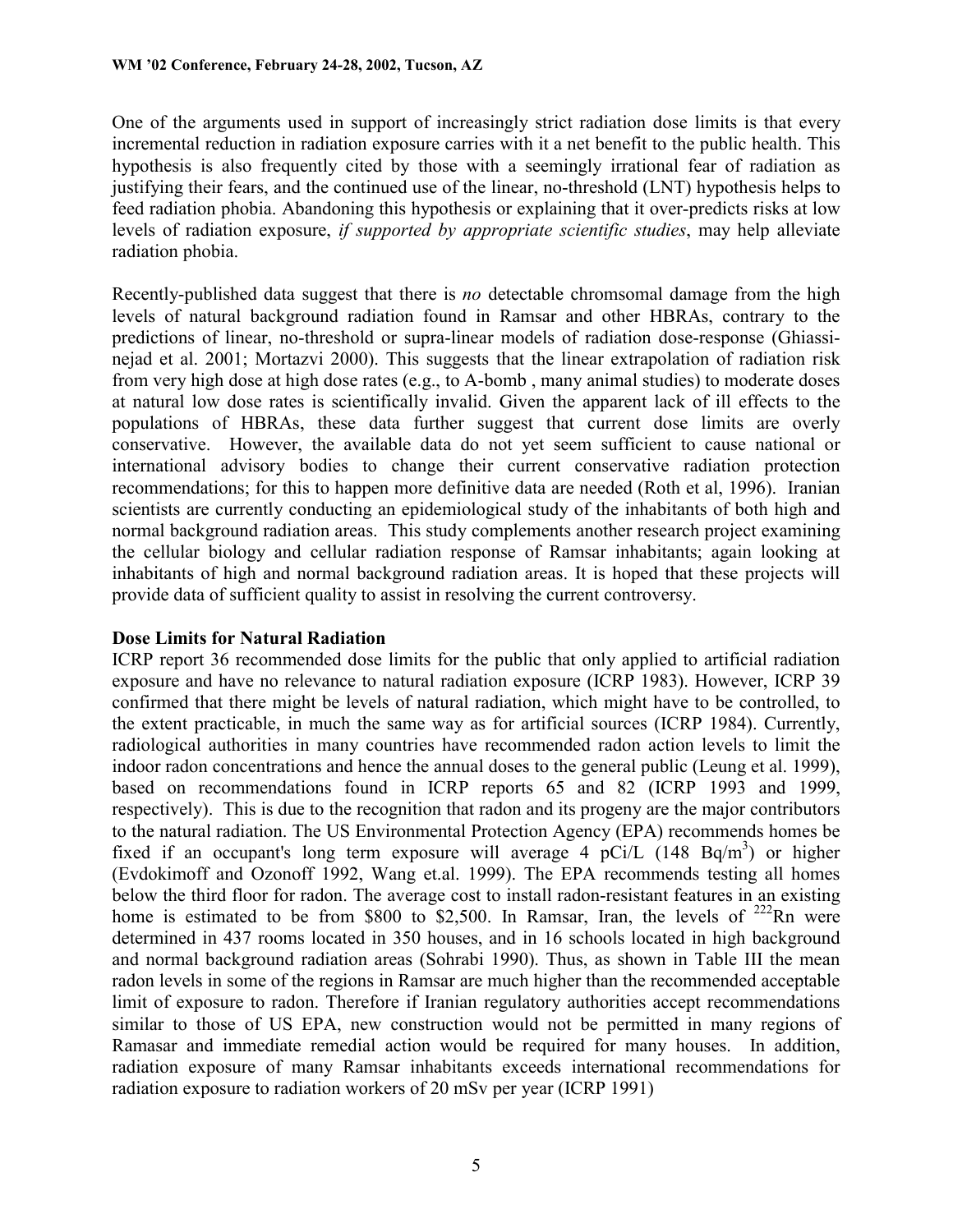| <b>Regions</b>            | <b>No. of Rooms</b> | Mean       | <b>Maximum</b> |
|---------------------------|---------------------|------------|----------------|
|                           | <b>Tested</b>       | $(Bq/m^3)$ | $(Bq/m^3)^*$   |
| Talesh Mahelleh           | 137                 | 615        | 3700           |
| Chaparsar                 | 65                  | 326        | 1983           |
| Ramak                     | 49                  | 246        | 1459           |
| Ramsar Schools<br>and     | 63                  | 258        | 1572           |
| <b>HBRAs</b>              |                     |            |                |
| USA, EPA Level            | N/A                 | 148        | N/A            |
| Sweden Level              | N/A                 |            | N/A            |
| New Houses                |                     | 70         |                |
| <b>Renovated Houses</b>   |                     | 200        |                |
| <b>Existing Buildings</b> |                     | 400        |                |

Table III: Mean and Maximum Radon levels in different regions of Ramsar, Iran and comparison to US and Swedish regulatory recommendation levels.

\* 37 Bq/m<sup>3</sup> = 1 pCi/L

## **IMPLICATIONS FOR PUBLIC HEALTH POLICY**

If, indeed, low levels of radiation exposure are confirmed to be harmless or even beneficial, then it is possible that current public health policies regarding the control of low levels of radiation exposure are overly conservative. In fact, it is probable that these policies could be relaxed to some extent, while still maintaining a safety margin to ensure that the public is not exposed to levels of radiation that are harmful. In addition, governmental recommendations regarding radon mitigation could be relaxed, offering financial relief to residents in areas with high radon levels. It is also possible that governments would find it is unnecessary to consider relocation of residents in HBRAs such as Ramsar.

These policy changes, in aggregate, would result in considerable cost savings to governments and affected members of the public. These savings, in turn, could be designated for mitigation of other risks that can be addressed more cost-effectively. The net result should be an effective reduction in societal risk at little or no extra cost. In fact, using the LNT model it has been shown that reducing radiation dose is a far more expensive way of saving lives than virtually all other life-saving measures (Tengs et al 1995). If the LNT model is shown to be incorrect, the money spent on low-dose radiological risk abatement becomes even less effective than previously thought. It is an irony that monies spent to address the perceived health risks from natural radiation are currently taken from other, more effective risk reduction strategies, with the net result that such funds are making society *less* safe. In particular, I note a publication by Keeney (1995) suggesting that every \$7 to \$12 million in cost distributed across society may cost one life because that money is not available for other risk-reduction activities.

The US Nuclear Regulatory Commission recommends spending up to \$2000 to avert one personrem (10 person-mSv) of radiation exposure. According to the National Academy of Science's BEIR V report, the hypothetical LNT risk of developing a fatal cancer from this level of exposure is about 5 in 10,000 (NAS 1991). Currently, over 1 million residents in the Denver area annually receive about 1 mSv (100 mrem) higher radiation dose than their counterparts along the coast of the Gulf of Mexico. Using NRC guidelines, then, the US could justify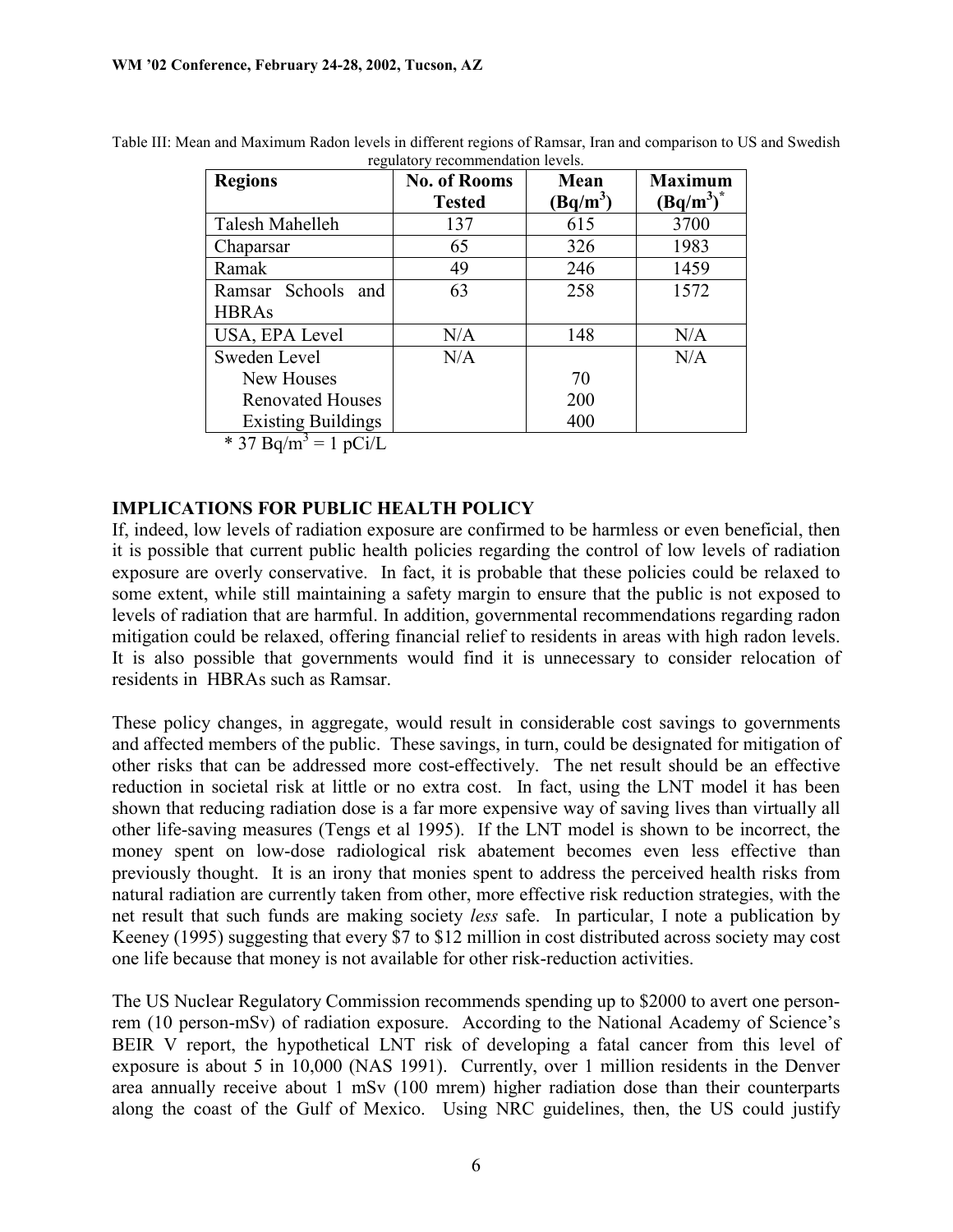spending up to \$200 per person per year to reduce their radiation exposure for a total expenditure of roughly \$200 million annually. Using the LNT hypothesis and assuming the average person lives about 70 years, this would result in a total reduction of about 7 million person-rem (70,000 person-Sv) over the combined lifetimes of the currently living residents, and would save about 3500 lives. Using Keeney's relationship, this would cost upwards of 1400 lives, simply by distributing this cost among society in the form of higher taxes. The actual public health cost might be higher, indeed, if this money came from very cost-effective interventions such as immunization programs or highway safety programs, which Tengs (1995) showed are much more efficient at saving lives. This suggests that, even under the most conservative LNT conditions, spending money to relocate residents of high background radiation areas would not generate the highest net benefit to society. The fact that the cancer rate in Denver is actually lower than in the Gulf Coast states further suggests that such measures would be a counterproductive way of reducing public risk.

Further, it should be noted that the Health Physics Society (1995) has recommended against calculating risk at cumulative radiation doses of less than about 10 rem (0.1 Sv) because of the uncertainty of radiation effects at such low doses. In addition, the HPS also recommended against calculating risks based on low levels of radiation exposure to large populations for similar reasons (1996) because of a recognition that the LNT may not be applicable at low doses and that, accordingly, it is simply not possible to determine the existence of a benefit from averting such low doses. Finally, the preliminary results presented here, along with the apparent good health of residents in HBRAs further suggest that it is not in the public's interest to spend societal resources to relocate populations exposed to even the relatively high levels of radiation found in Ramsar and other HBRAs.

# **CONCLUSIONS**

Preliminary results of some studies (mentioned above) suggest that there would be no public health advantage from relocating Ramsar's inhabitants, and studies performed on the inhabitants of other HBRAs, like Yangjiang, China indicated that there is no harmful impact induced by natural radiation. Furthermore, after the Chernobyl accident there were widespread psychological reactions to the accident that were due to fear of the radiation, not due to the radiation doses. Considering the ill effects of relocating residents of areas contaminated after the Chernobyl accident, it can be concluded that relocation of inhabitants of high background radiation areas of Ramsar not only is not necessary, it could lead to considerable social, economic and psychological problems. In addition, if future studies show that low levels of radiation exposure are, indeed harmless or beneficial, governments and their citizens may allocate considerable sums of money to measures that reduce actual risks. This, in turn, would have a significant positive impact on overall public health while simultaneously reducing the irrational fear of radiation that drives many public policies.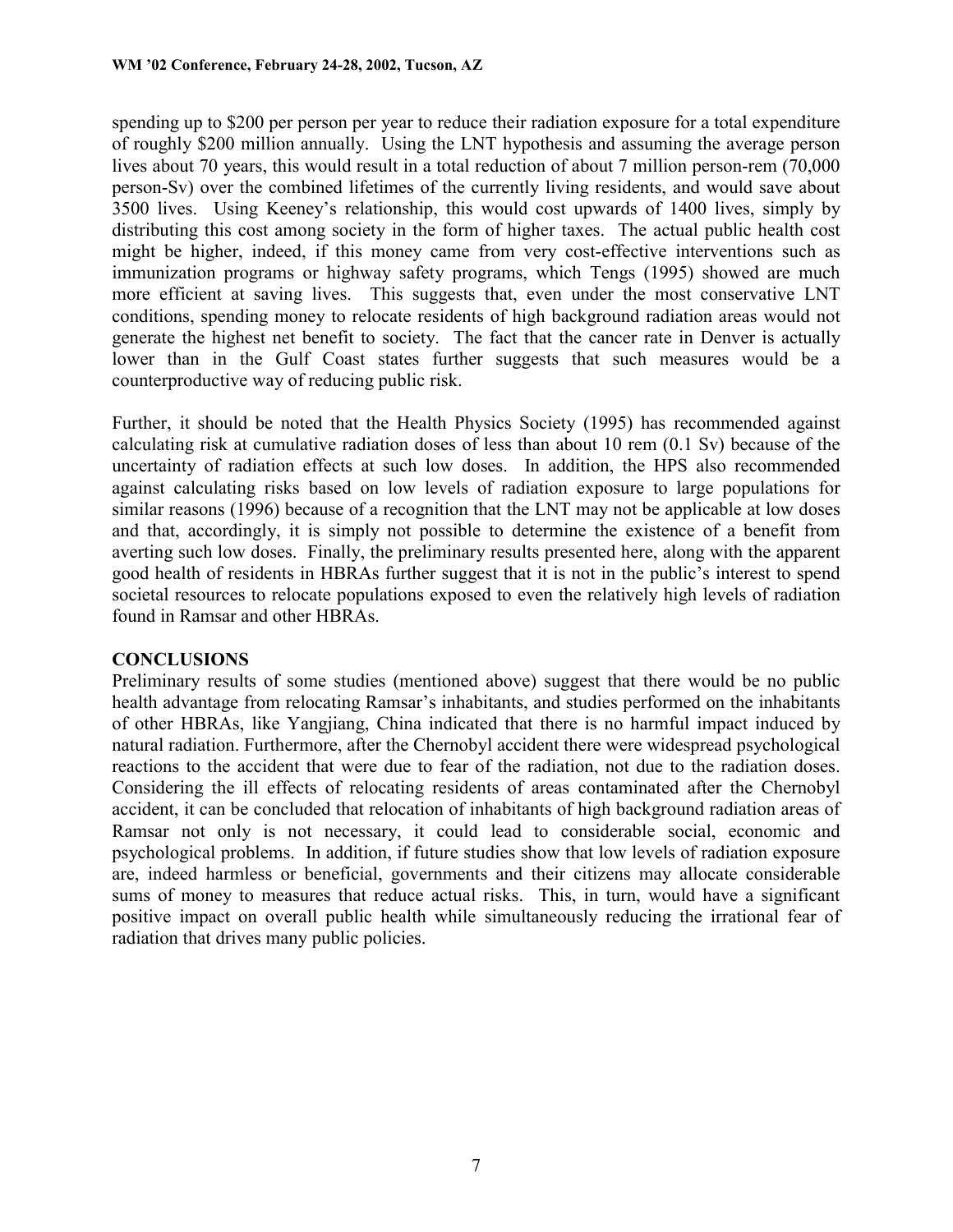#### **FOOTNOTES**

<sup>1</sup> The levels of cumulative radiation exposure among the members of this study is much less than those of the people studied in Ramsar; 31-360 mSv cumulative exposure as compared to lifetime doses of 300 to over 10,000 mSv among those studied in Ramsar.

#### **REFERENCES**

- 1. Chen D, and Wei L. Chromosome aberration, cancer mortality and hormetic phenomena among inhabitants in areas of high background radiation in China. J Radiat Res (Tokyo), 32 Suppl 2:46-53, 1991.
- 2. Ghiassi-nejad M; Mortazavi SMJ; Niroomand-rad A; Cameron JR; Karam PA. Very High Background Radiation Areas of Ramsar, Iran: Preliminary Biological Studies. Health Physics 2002 (in press).
- 3. Grandstaff DE. A Kinetic Study of the Dissolution of Uraninite. Economic Geology: 1493-506. 1976
- 4. Health Physics Society. Risk Assessment; Position Statement of the Health Physics Society; 1995
- 5. Health Physics Society. Radiation Risk in Perspective; Position Statement of the Health Physics Society, 1996
- 6. International Atomic Energy Agency (IAEA) Bulletin, Vol.25, No.2, June 1983.
- 7. ICRP Publication 36, Protection Against Ionizing Radiation in the Teaching of Science. Annals of the ICRP 10 (1), 1983.
- 8. ICRP Publication 39, Principles for Limiting Exposure of the Public to Natural Sources of Radiation, Annals of the ICRP 14 (1), 1984
- 9. ICRP Publication 60, 1990 Recommendations of the International Commission on Radiological Protection. Annals of the ICRP 21 (1-3), 1991.
- 10. ICRP Publication 65, Protection Against Radon-222 at Home and at Work. Annals of the ICRP 23 (2) 1993.
- 11. ICRP Publication 82, Principles for the Protection of the Public in Situations of Prolonged Exposure. Annals of the ICRP 29 (1-2), 1999.
- 12. Karam, PA and Leslie, SA. Calculations of background beta-gamma radiation dose through geologic time. Health Physics, 77(6): 662-667, 1999.